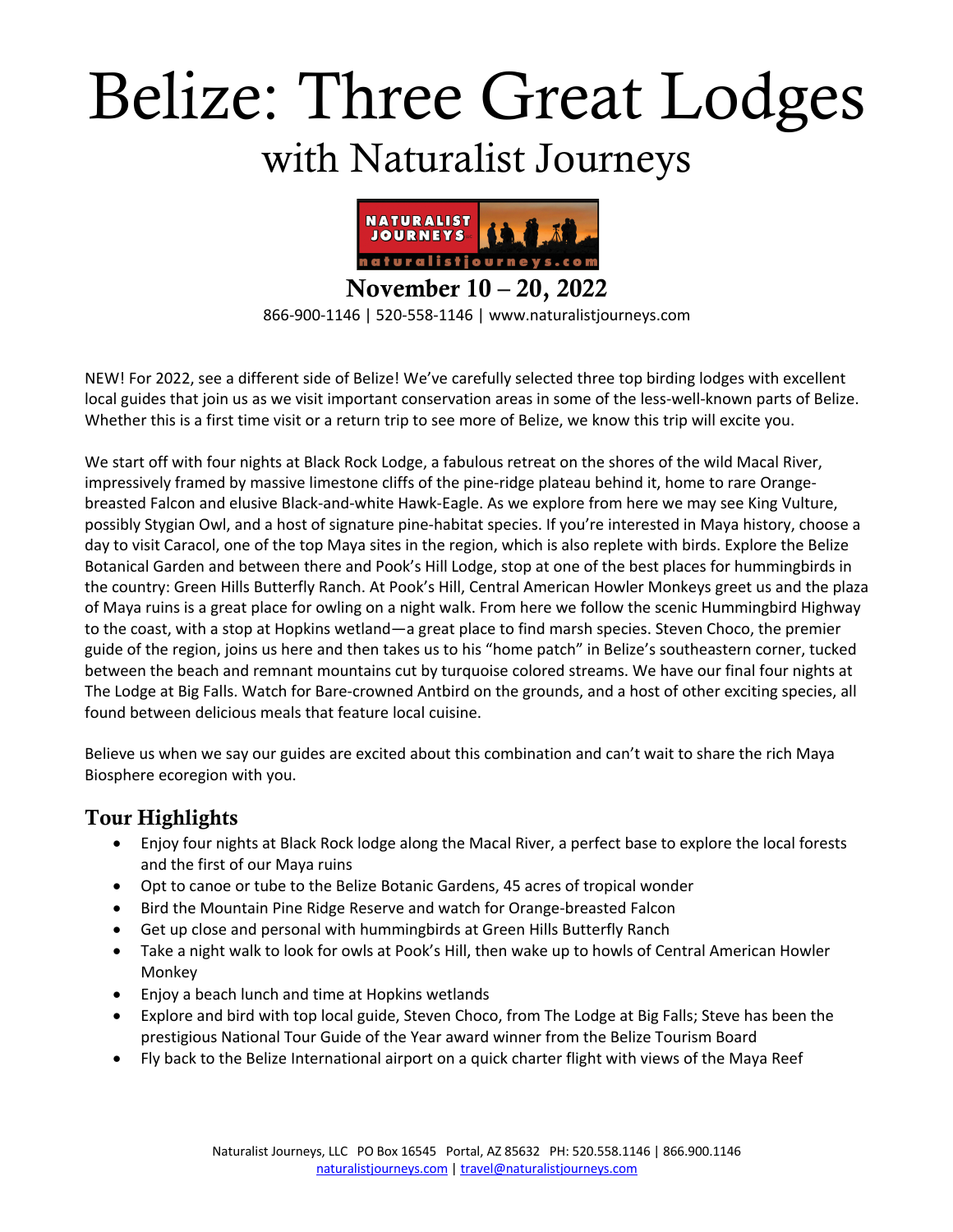#### Tour Summary

11-Day / 10-Night Belize Birding & Nature Tour \$4490, from Belize City Airport is Philip S. W. Goldson International (BZE)

# Day-to-Day Itinerary

#### Thurs., Nov. 10 Arrivals in Belize | Night Birding

Welcome to Belize! It's hard to believe that just a short two-hour flight from a USA gateway puts you right into the tropical zone. Breathe deep—you are HERE and your vacation starts now. Please plan to arrive by 2:00 PM.

We head out from the airport to reach Black Rock Lodge late in the day. On the way, we keep our binoculars handy, scanning fencerows and utility lines for the first birds of the trip. Expect to see Tropical Kingbird, Vermilion and Social Flycatchers, Great Kiskadee, White-collared Seedeater, and Tropical Mockingbird, with Lesser Yellow-headed and Black Vultures soaring overhead. We also keep our eyes open for wading birds in the roadside wetlands and farm ponds as we move into the countryside, watching for Tricolored and Little Blue Herons, Wood Stork, and possibly a Roseate Spoonbill.

We want to arrive at the lodge in time for you to take in the marvelous late-day feeding frenzy on feeders below the veranda. Our route is about a 2.5 hour drive in total, the last seven miles on a country back road (yes, bumps—that is what keeps the area pristine and wild!). Black Rock's style is casucal, in keeping with the local culture. Its setting is dramatic, above the winding Macal River. Views from the dining area down to the river and out to extensive forested ridges of Don Elijio Panti National Park, a 13,000-acre swath of luxurious rainforest, are sublime. Settle in, scan the sky for raptors, and enjoy the relaxed vibe! The wonderful staff here help to make you immediately feel at home.

After dinner, we drive a short way out into a more open area to look for Northern Potoo and perhaps some of the resident owls.

*Accommodations at Black Rock Lodge (D)*

### Fri., Nov. 11 Local Birding | A Chance to Canoe | Belize Botanical Gardens

Join the lodge's keen birding guide for an early morning bird walk starting at 6:30 AM. Guides and guests avidly note their sightings on eBird, contributing knowledge of this region through citizen science efforts. We plan to participate too! Often greeting us in the morning are Crimson-collared and Yellow-winged Tanagers, Blackheaded and Grayish Saltators, Red-legged Honeycreeper, and other species of mixed flocks. Barred Antshrike and Spot-breasted Wren call as Rufous-tailed Hummingbird monitor nectar at the garden flowers.

After taking advantage of the early super-charged bird activity on the grounds, we enjoy a full breakfast, never leaving the beautiful view as you dine. On the towering cliffs behind the lodge, a resident pair of Orangebreasted Falcon have lived for many years. Above, Vaux's Swift patrol the sky.

After breakfast we have the chance to continue birding the area; watch for some of the showy rainforest species such as Keel-billed Toucan, Collared Aracari, and parrots of several species including Red-lored, White-fronted, and Mealy. More secretive on trails through the forest, we scan for Scaly-throated Leaftosser, Pheasant Cuckoo, Tody Motmot, Gartered and Black-headed Trogons, White-necked Puffbird, and more. The lodge has an extensive trail system.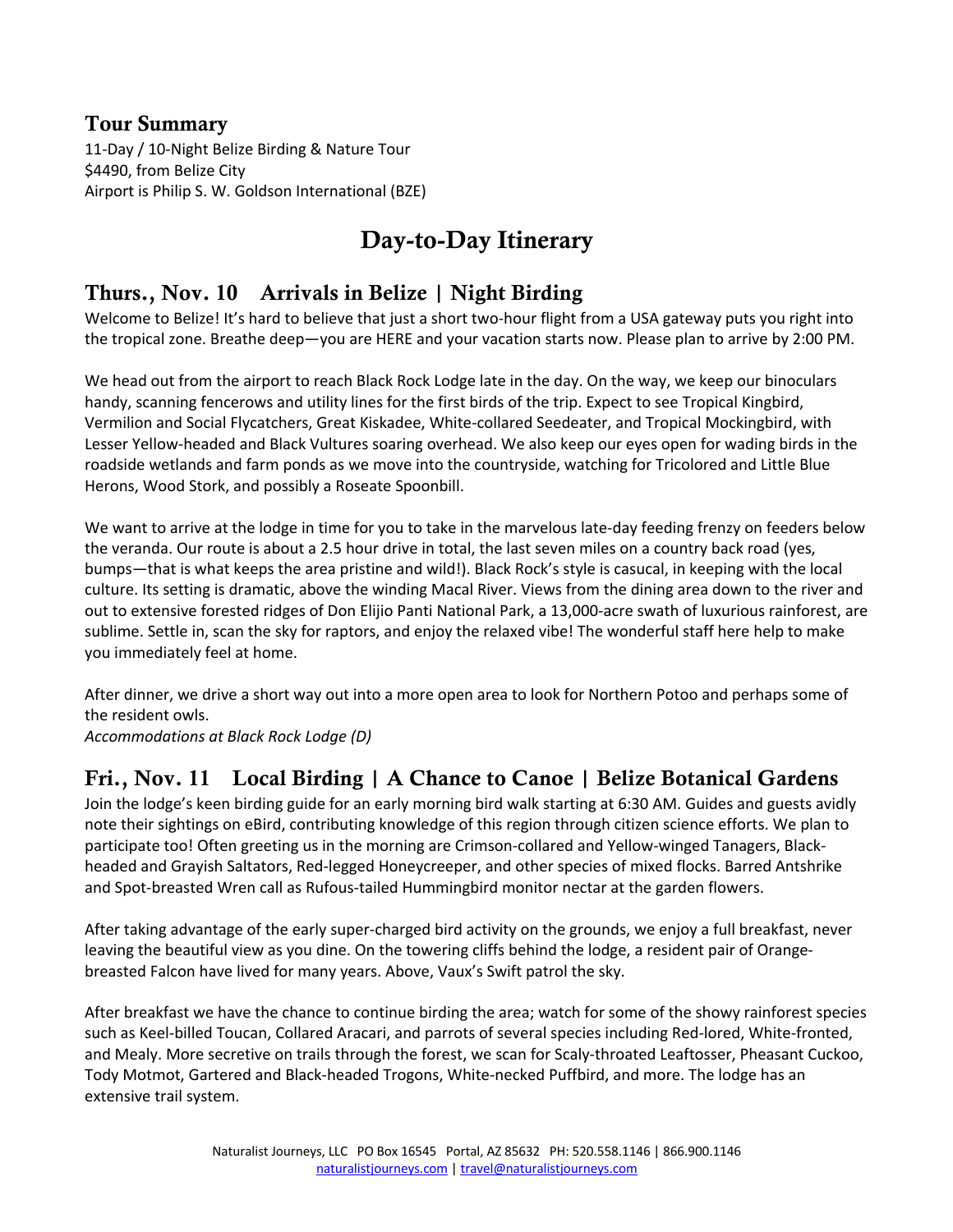This afternoon have some (optional) fun, taking time to tube or canoe on the Macal River down to another lodge, from which we visit the Belize Botanical Garden. Located on the banks of the Macal River in the Maya Mountains, the gardens host 45 acres of tropical wonder. Orchids, palms, cycads, and edibles abound. Watch for Common Tody-Flycatcher, Rose-throated Becard, and both Sulphur-bellied and Royal Flycatchers. It's a great place for birds and butterflies too!

We return to watch sunset with a view and enjoy dinner. *Accommodations at Black Rock Lodge (B,L,D)*

# Sat., Nov. 12 Local Hotspots | Spanish Lookout | Aguacate Lagoon

We head off on a birding adventure this morning, stopping at a few of the guide's favorite places. After a few stops, we drive on to the Mennonite village of Spanish Lookout. In this agricultural area we find Tropical Kingbird, Vermilion and Social Flycatchers, Great Kiskadee, Morelet's Seedeater, Tropical Mockingbird, and Black Vulture soaring overhead. Blue-gray and Yellow-winged Tanagers, Red-legged Honeycreeper, Blue Ground-Dove, Roadside Hawk, Olive-throated Parakeet, Red-lored Parrot, Blue Bunting, Barred Forest-Falcon, Rose-throated Becard, Squirrel Cuckoo, and Black-cowled Oriole are other possible species.

Just twenty minutes down the road is one of the best birding hotspots in all of Belize: Aguacate Lagoon. This is a private wetland preserve of nearly 300 acres. We look for a variety of herons and egrets, resident Laughing Falcon, and other species. The lagoon is named for the many avocado trees that grow here now, planted in the early 1960s by Mennonite farmers.

Throughout our day we hope for mammal sightings, too—possible are White-nosed Coatimundi, Kinkajou, Deppe's Squirrel, and Yucatan Black Howler Monkey. We return late in the day to relax, watch birds come in to roost, and then enjoy dinner at the lodge. *Accommodations at Black Rock Lodge (B,L,D)*

# Sun., Nov. 13 Local Birding or Caracol Mayan Ceremonial Center

*Participants have their choice of two activities today. We will confirm which you prefer before departure.*

#### **Option One: Hike & Bird from the Lodge**

*There are many species close to the lodge and we find them on a bit steep but productive trail with our local guides.* Species we look for include Blue-gray and Yellow-winged Tanagers, Red-legged Honeycreeper, Blue Ground Dove, Roadside Hawk, Olive-throated Parakeet, Red-lored Parrot, Blue Bunting, Barred Forest-Falcon, Rose-throated Becard, Squirrel Cuckoo, and Black-cowled Oriole (just to name a few!). Enjoy some time to photograph at the feeders or along the river; walk the gardens and trails.

#### **Option Two: Caracol Maya Ceremonial Center**

*This is a long, but incredible day. It's also conditional on the road being dry enough to get to the ruins, since the road can be impassible if wet.* After coffee and a quick bite this morning, we leave to reach Caracol during the cool of the day—the best time for birding and exploration of the site. En route we move from the well-drained granitic soils that favor pines to limestone substrates that give rise to broad-leafed forest, resulting in a significant change in avifauna. The birding on the drive is excellent, and we could have looks at Keel-billed Toucan, Ocellated Turkey, and possibly Laughing Falcon as we descend into the lower woodlands. At the river that divides the Mountain Pine Ridge from the rest of the Maya Mountains, we may even have a chance to glimpse the rare Scarlet Macaw.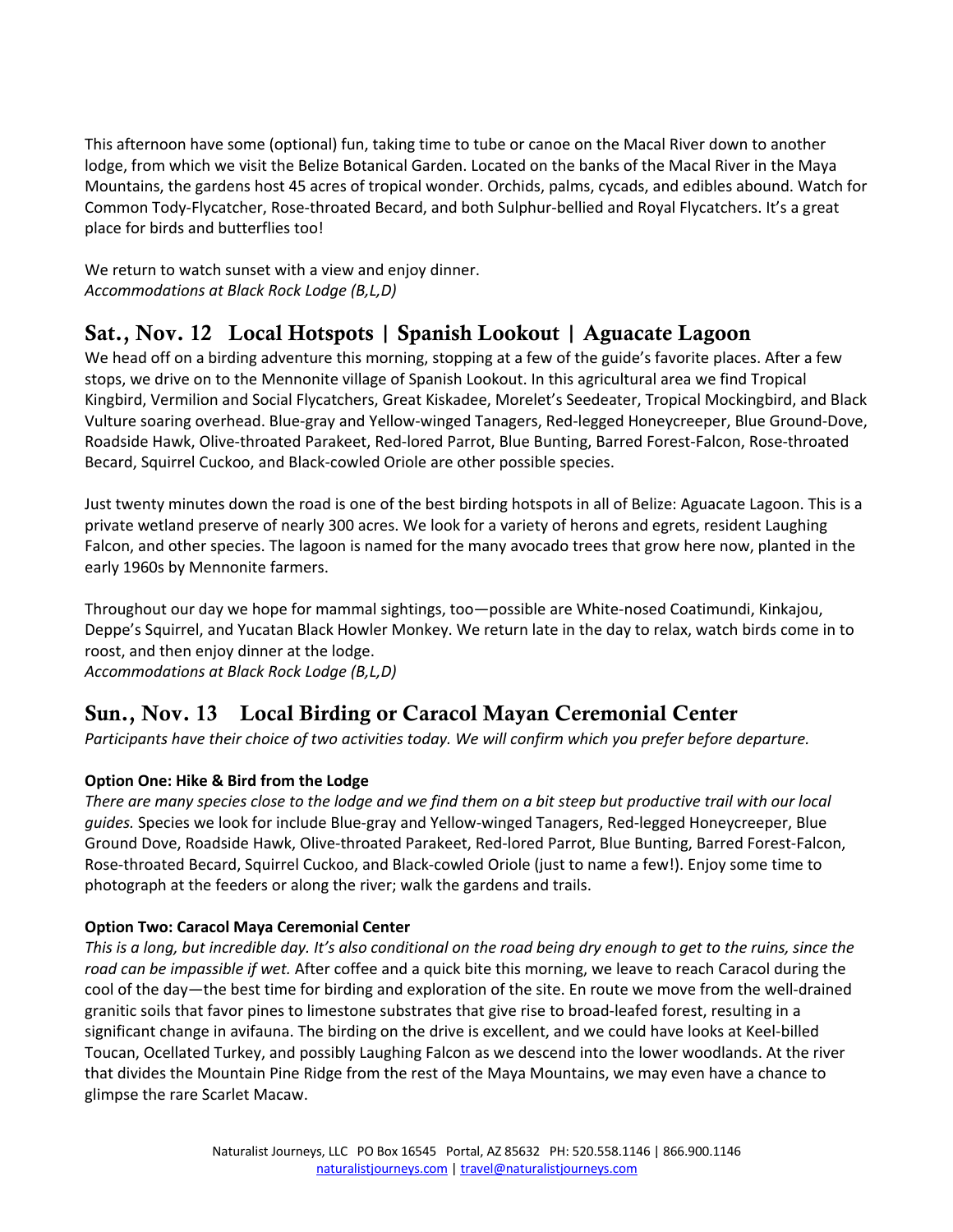Caracol is a famous Maya site within the remote Chiquibul National Park that rivals Guatemala's Tikal in size and scope. Although loggers discovered the site in 1938, only in the last three decades has it been restored and opened to visitors. Walking the area today, we find a marvelous blend of nature and history, with lush broadleafed forests intertwining and surrounding five plazas, numerous stelae, pyramids, hieroglyphics, and an astronomy observatory. Particularly stunning is the temple of Caana, or "Sky Palace"; at nearly 140 feet, it is one of the tallest known Maya structures. The Mayas here were at the peak of their influence during the latter part of the Classic Period, approximately 400 – 850 A.D. We explore both forest trails and Maya ruins, learning about the latest discoveries at Caracol, quite likely the city from which Guatemala's Tikal was conquered in 562 A.D.

The birding at Caracol is extraordinary and we hope to see Montezuma Oropendola, several parrots (including White-crowned, Brown-headed, and Red-lored), all three species of Belizean motmots (Lesson's, Tody, and the rare Keel-billed), Black-cheeked Woodpecker, Collared Aracari, and the colorful Crimson-collared Tanager. The area also supports Great Curassow and Crested Guan. The exceedingly rare Lovely Cotinga, perhaps Belize's most colorful songbird, is occasionally observed here, and scarce raptors like Ornate and Black Hawk-Eagles have also been reported at Caracol.

After our picnic lunch we head back to Black Rock Lodge, stopping along the way at the Rio Frio Cave with its quiet pools and impressive formations. The shaded forest trails leading to the cave offer the chance to observe seldom seen understory species like Orange-billed Sparrow and White-throated Robin, as well as both Redthroated and Red-crowned Ant Tanagers (not often seen together) and possibly Plain Xenops, a tiny acrobatic species that gleans insects from the underside of leaves.

Upon our return to the lodge, we relax or stroll the lodge grounds for the rest of the afternoon, and then meet up with the rest of the group to review our bird list for the day before enjoying another excellent dinner. *Accommodations at Black Rock Lodge (B,L,D)*

# Mon., Nov. 14 Green Hills Butterfly Ranch | Pine Ridge | Pook's Hill Lodge

 We depart early today with our gear, headed for the next great lodge in our series—Pook's Hill. Our first stop though is at the Green Hills Butterfly Ranch, where we see a host of hummingbirds at close range. Species include White-necked Jacobin, Long-billed Hermit, Green-breasted Mango, Canivet's Emerald, and possibly both Wedge-tailed and Violet Sabrewings. We also find a host of other birds in the lush gardens.

We then venture up onto a higher elevation plateau that holds extensive Caribbean pine stands. Yellow-backed and Yellow-tailed Orioles, Acorn and Golden-olive Woodpeckers, Green Jay, Ferruginous Pygmy-Owl, Masked Tityra, Slaty-tailed Trogon, and Plain Chachalaca, as well as several hummingbirds, including Azure-crowned, can be found here. Neotropical migrants overwinter here, too (including "southwestern" birds such as Greater Pewee, Grace's Warbler, and Hepatic Tanager), and some or all of these should be active when we arrive. Watch for King Vulture overhead.

In this area we may find Rufous-capped Warbler, Yellow-faced Grassquit, Gray-crowned Yellowthroat, Yellowbellied Elaenia, Dusky-capped Flycatcher, Collared and Black-headed Trogons, Pale-vented and Scaled Pigeons, various woodcreepers, and noisy flocks of Lesser Greenlet.

We enjoy a picnic lunch, and mid-afternoon head on to Pook's Hill, about an hour and a half away. Settle in to this delightful lodge, built with respect to the Maya ruins that are on the grounds. Lush plantings bring in a variety of birds and tonight we have a chance to head out for some owling, an easy walk from the lodge.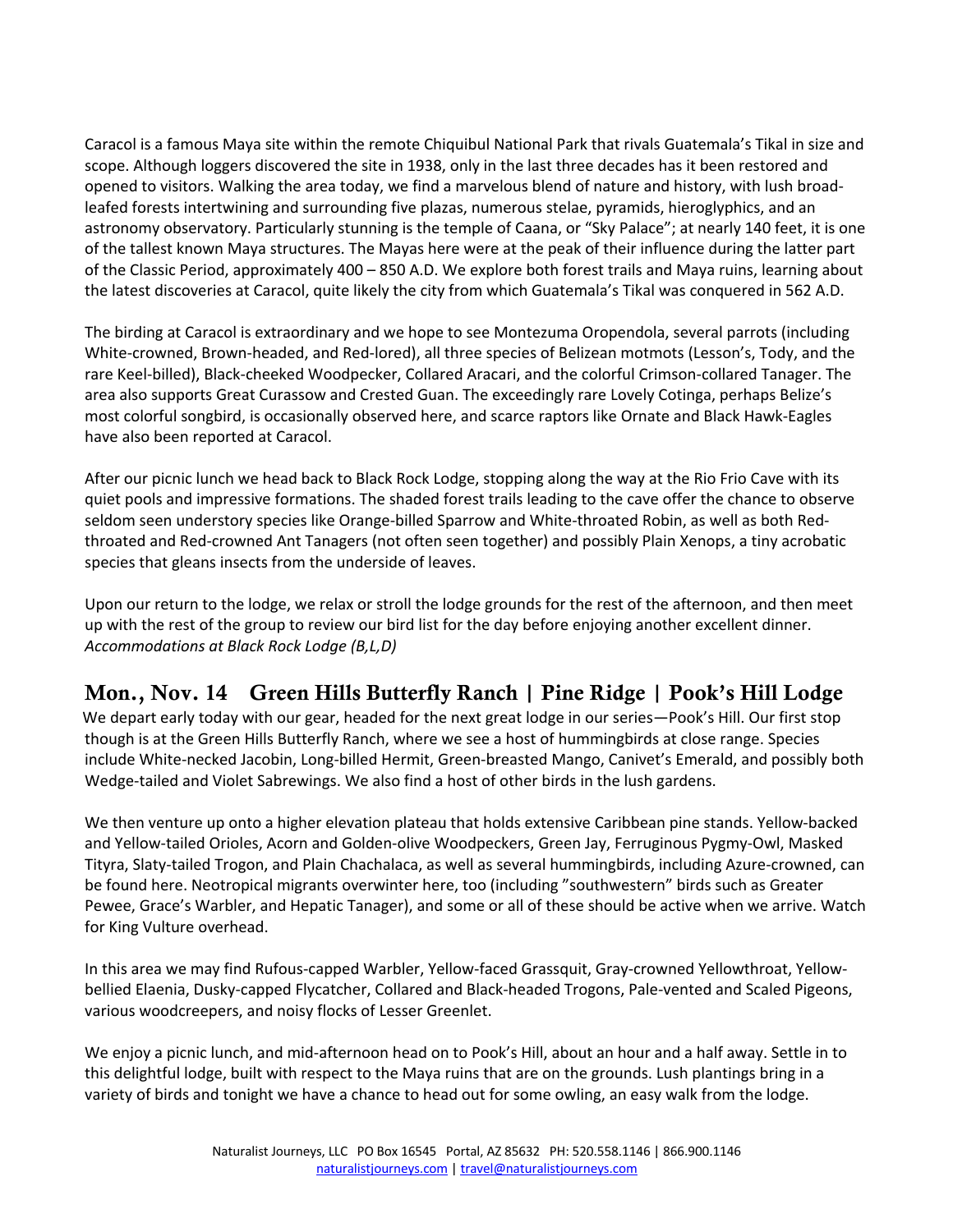Pook's Hill Lodge is a private reserve. Set in the foothills of the Maya Mountains, it borders two other reserves and gives us access to a new set of species. Thatched cabañas with private baths and a main lodge fill a small clearing in the forest; the lodge has a bar and a lantern-lit dining room. A creek flows through this ancient Maya site, while trails traverse the surrounding forest and clearings. *Accommodations at Pook's Hill Lodge (B,L,D)*

### Tues., Nov. 15 Pook's Hill Private Reserve Birding

Start the day with optional early morning birding, seeking iconic tropical motmots, trogons, and toucans. At breakfast, admire a host of hummingbirds just off the veranda.

We spend the full day close to home, exploring a system of lodge trails. The Pook's Hill Reserve acts as a buffer zone to the 6,700-acre Tapir Mountain Reserve, which extends to the southwest of the lodge and forms part of a wildlife corridor that continues to the Toledo District in the south of Belize. This semi-deciduous broadleaf tropical forest has not been logged since the time of the Mayas.

Birds here are varied, from soaring White Hawk to secretive forest floor birds like Dusky Antbird and Black-faced Antthrush. We should find White-collared and Red-capped Manakins and hummingbirds galore (including the stunning Purple-crowned Fairy and territorial Long-billed Hermit). Rufous-tailed Jacamar nest on the property, and Lineated and Pale-billed Woodpeckers can be found. Mammals include Collared Peccary, White-nosed Coati, and possibly Northern Tamandua, a type of anteater. Camera traps have even recorded Tapir and Ocelot! After a lovely dinner we seek a resident and very tolerant pair of Spectacled Owls (optional). *Accommodations at Pook's Hill Lodge (B,L,D)*

# Wed., Nov. 16 Blue Hole National Park | Hopkins Wetlands | The Lodge at Big Falls

We depart Pook's Hill after breakfast, making our way down the scenic Hummingbird Highway to the coastal town of Hopkins. We have a long drive, so expect a full day with birding stops. This gives us a chance to see the fascinating geography of Belize. We plan on lunch and birding along the way as we head further south.

After 90 minutes, our first stop is St. Herman's Blue Hole National Park, a picturesque location in the mountains featuring quiet trails and a tranquil forested pool. Birding here offers chances for colorful Yellow-throated and Olive-backed Euphonias, Orange-billed Sparrow, Spot-breasted Wren, Black-faced Grosbeak, Crested Guan, and Barred Antshrike. The park is also home to the Nightingale Wren (a seldom seen species with an ethereal song that may enrich our walk through this verdant forest), and White Hawk are commonly seen here. It's even possible to find the endemic subspecies Ridgway's Rough-winged Swallow.

We enjoy a beach lunch on the Caribbean in a shade ramada and watch for Osprey, gulls, and terns as we dine. We also check out wading birds at the nearby Hopkins wetlands where we look for White Ibis, possible Roseate Spoonbill, a variety of herons, Clapper Rail, and shorebirds.

We then head south following the coast, and plan to arrive at The Lodge at Big Falls by mid-afternoon. Settle in for four nights from this outstanding location. The Lodge at Big Falls is located on the forested banks of the Rio Grande River (inflatable tubes make swimming fun and are provided for leisure time). This is one of the very best birding lodges in Belize, with attractive grounds, a swimming pool, and locally-influenced accommodations with thatched roofs that include hardwood interiors, sparkling bathrooms, comfortable furnishings, and fully screened windows.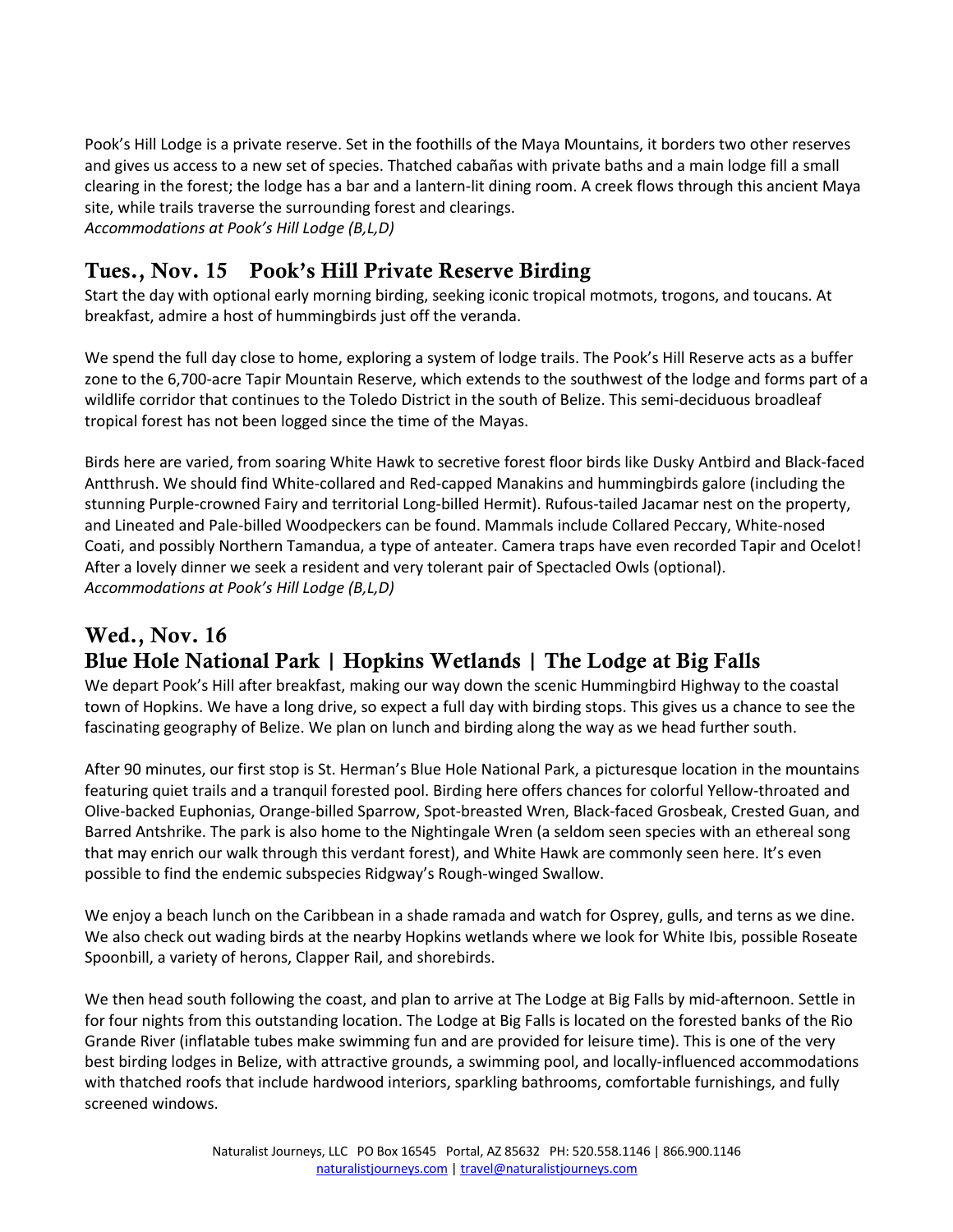Before dinner, we may spot Russet-naped Wood-Rail and scampering agouti on the open lawns fronting the main lodge building, which has a breezy, covered porch, Wi-Fi access, and comfortable seating—perfect for relaxing with an afternoon drink or morning coffee, while watching Rufous-tailed Hummingbird at the feeders or pondering your bird list.

The Lodge at Big Falls offers outstanding birding right on site, and it's possible to spot species like Gartered Trogon, Yellow-billed Cacique, Gray-headed and Golden-hooded Tanagers, Grayish Saltator, and Red-throated Ant-Tanager literally steps from your door. Specialties like shy Bare-crowned Antbird and Rufous-breasted Spinetail (the most northerly species of this largely South American group) are regularly recorded within earshot of the main lodge, while the immediately adjacent Rio Grande River provides habitat for four of Belize's five kingfishers (Green, Amazon, Belted, and Ringed), which can be seen without leaving the property.

This evening we discuss activities for the coming days, go over our species list, and listen to the eerie calls of Common Pauraque as the sun sets. Over the next three days we have the chance to bird and explore in a range of habitats, from savanna grasslands and coastal forests and mangroves, to interior forests and swamps. *Accommodations at The Lodge at Big Falls (B,L,D)*

# Thurs., Nov. 17 Morning Lodge Birding | Afternoon Birding Excursion

With such excellent birding right on our doorstep, it's hard to resist getting up at the crack of dawn. Coffee is ready ahead of breakfast, and a walk around the compound is sure to be productive. Our guide, Steven Choco, takes us on two early morning bird walks. This morning we plan to bird the lodge property, which sits on thirty acres on a long meander of the Rio Grande and includes riparian, secondary growth forest, disused agricultural land, orchard, and meadow habitats. Species we search for include Black-faced Antthrush, Barred Antshrike, Great Antshrike, Bare-crowned Antbird, Black-and-white Owl, Crimson-collared Tanager, Golden-hooded Tanager, Black-crowned Tityra, Pale-billed Woodpecker, Lineated Woodpecker, and Stub-tailed Spadebill.

After an excellent breakfast, we stay with Steven Choco for more birding on the lodge grounds. Then, in the late morning we head out with a packed lunch. All of the field trips from the lodge are within a thirty-minute drive, meaning less time in vehicles and more time outdoors. Depending on what's being seen at the time of our visit, we may head to Blue Creek Village or a similar site (Forest Home), both featuring mature broadleaf and gallery tropical forests with riparian understory habitats.

Birding at both sites can be excellent, with important species in field and forest edge habitats include Striped Cuckoo, Bronzed and Giant Cowbirds, Plain-breasted Ground Dove, Blue-black Grassquit, Scaly-breasted Hummingbird, Fork-tailed Flycatcher, and Scrub Euphonia. The gorgeous Crimson-collared Tanager and closely related Passerini's Tanager (the latter a specialty for southern Belize) are also both found along the road into Blue Creek (as well as on the lodge grounds). Less common raptors like Gray-headed and Double-toothed Kites are occasionally seen here, together with the common Roadside Hawk.

Birding mature forests in these areas can yield a number of intriguing mid-canopy and understory species, including Lesson's Motmot, Little and Great Tinamou, Collared Trogon, White-breasted Wood Wren, Strongbilled Woodcreeper, Red-capped Manakin, Black-crowned Antshrike, and the seldom seen Ruddy-tailed Flycatcher. Along the forest margins we look for Collared Aracari, as well as White-whiskered Puffbird and Rufous-tailed Jacamar, the latter species typically sitting motionless for extended periods as they wait for large insect prey.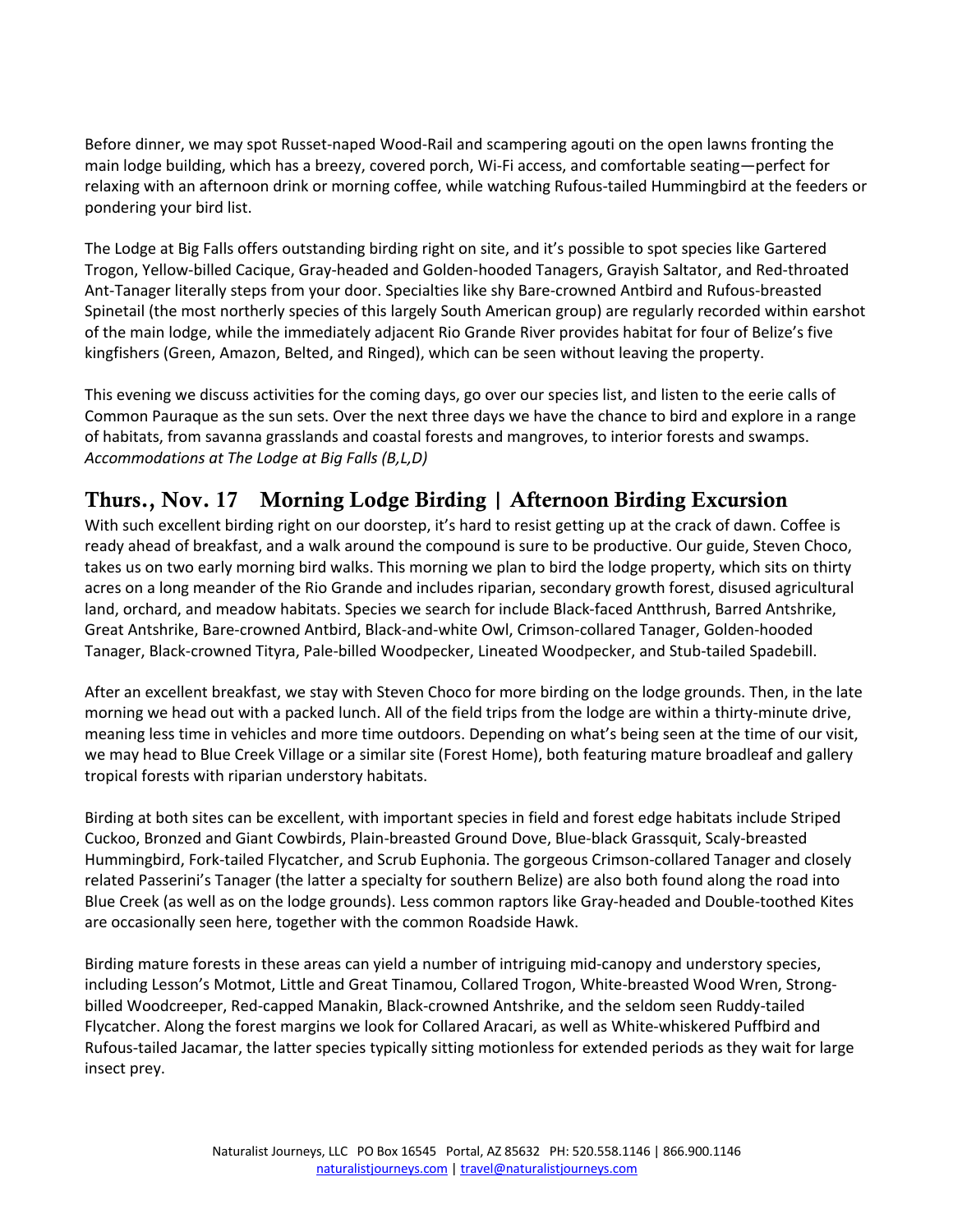We may venture down to Punta Gorda to check out the shore or bird at a friend's lodge where flowering gardens attract a different mix of species. Then back for drinks on the deck and a great dinner, artfully prepared. *Accommodations at The Lodge at Big Falls (B,L,D)*

# Fri., Nov. 18 Blue Creek or Guide's Choice | Sunset at the Dump Rice Fields

Steve is such a master birder, and we like to allow him some choices to make the most of the moment. We may choose Blue Creek, a great hike with some primary forest and attendant elusive species; or, we may rise early to leave for birding among mature forest about two miles from the coast at Punta Gorda. The area is home to a troop of Yucatan Black Howler Monkeys that we have a good chance of seeing and hearing in the forest canopy. There are local pocket wetlands where we look for Little Blue Heron, Green Heron, and other egrets as well as roosting Yellow-crowned Night-Heron.

We return to Big Falls for lunch at Pearleen's restaurant. This is Caribbean food like you've never seen, almost reason to book the trip! We may visit a local spice farm during the mid-day quiet hours, a fascinating operation with tropical spices grown from around the world.

Before sunset we have the option to visit what is known as the "Dump Rice Field," an expanse of rice paddies and swamps located a short drive from the lodge. The road passing through sits on an elevated causeway, with side tracks leading into the marshy areas. Key species here include Sora, Ruddy and Uniform Crake, Purple Gallinule, White-throated Flycatcher, Least Bittern, Short-tailed Hawk, Limpkin, and Common Tody-Flycatcher. Dinner this evening is at the lodge.

*Accommodations at The Lodge at Big Falls (B,L,D)*

### Sat., Nov. 19 Nim Li Punit | San Felipe Hills

After grabbing coffee, juice, and a roll, our early morning birding outing today with Steven Choco focuses on the Nim Li Punit Maya site, located just six miles from the lodge. Nim Li Punit, which is Kekchi Maya for "Big Hat," dates from the Maya Classic Period that flourished from the 5th through the 8th Century AD, and consists of three distinct plazas and several step-pyramids. In 2015, the second largest carved jade artifact in Belize was discovered here. The site itself is set high in mature forest with fantastic views east across the coastal plain to the cays in the Gulf of Honduras.

The area offers some very good birding, including several woodpeckers (Lineated, Pale-billed, Smoky-brown, and potentially Chestnut-colored) and woodcreepers (Streak-headed, Wedge-billed, and Ivory-billed), as well as various migrant warblers and vireos. Other possible highlights include White-crowned Parrot, Keel-billed Toucan, White-throated Thrush, Hook-billed Kite, Red-legged and Green Honeycreeper, Bat Falcon, Yellowbellied Tyrannulet, Blue Grosbeak, Montezuma Oropendola, and Rose-throated Becard.

We return for a proper breakfast, and then head out for the San Felipe Hills, a karst landscape about 12 miles from the lodge. Our goal is to bird across an orange grove (Belizean orchards are not the manicured settings we're used to at home, and can be great for birding), and eventually arrive at the karst limestone foothills of San Felipe that rise to a height of around four hundred feet. As the ground slopes upwards, we enter a broadleaf forest. We look for some of the most difficult to locate species in Belize, including Tody Motmot, Rufous Piha, Rufous Mourner, Northern Schiffornis, Nightingale Wren, Scaly-throated Leaftosser, White-winged Becard, Tawny-crowned Greenlet, and Northern Barred Woodcreeper.

As the day heats up, we head to Ixcacao Maya Belizean Chocolate a small twenty-year old business run by Juan and Abelina Cho. We have lunch there with a chocolate themed main course and a selection of beautiful